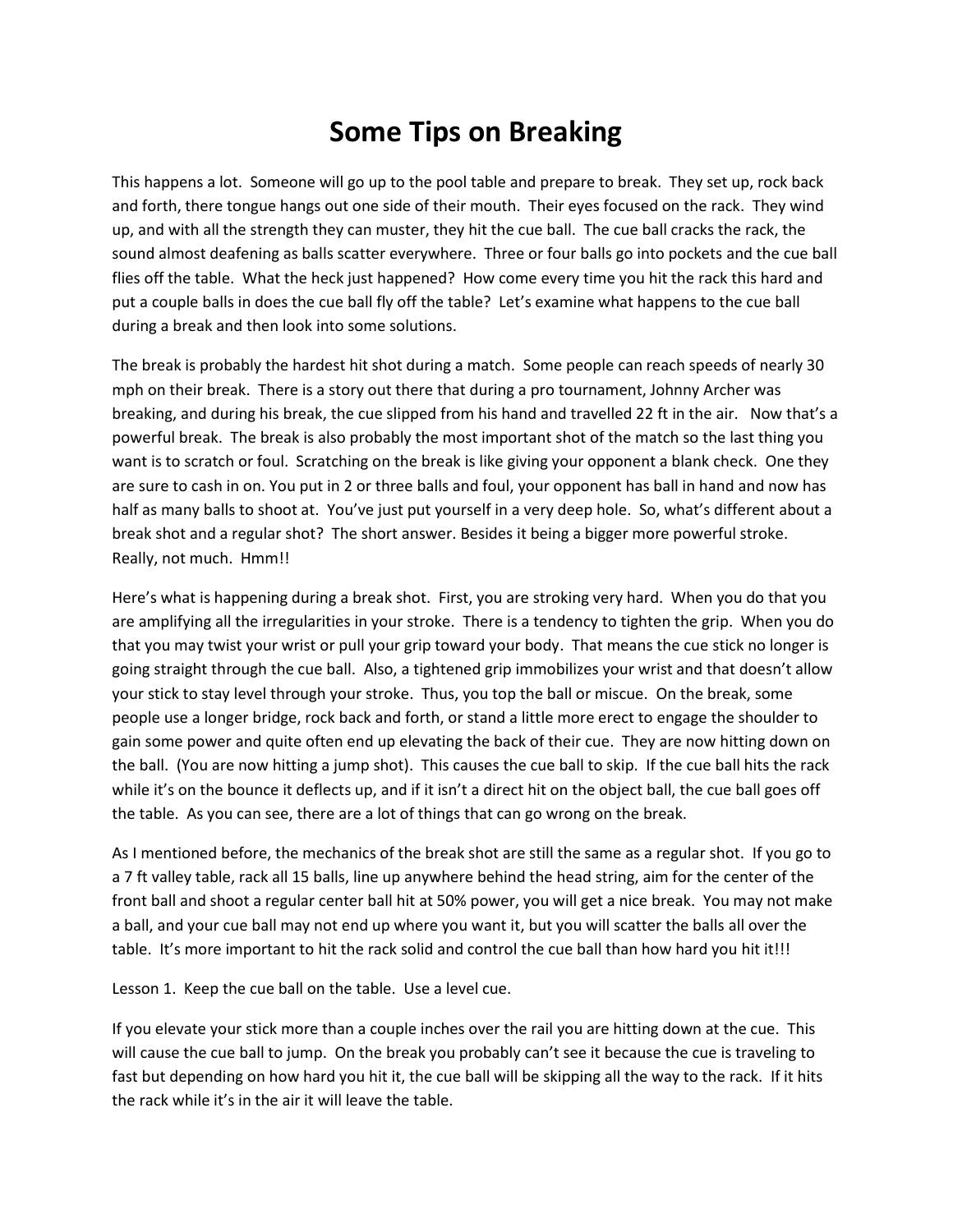Lesson 2. Try to transfer all the power in the cue ball to the rack.

Here's a rule of thumb, when the cue ball hits the object ball, for every percent off of the center of the object ball you hit, the same amount of power is transferred from the cue ball. For example, hit the head ball head on, 100% of the power in the cue ball is transferred. If you only hit half the ball, only half the power of the cue ball is transferred. If you hit the object ball say at ¾ ball, 75% of the power of that cue ball will be transferred but 25% of the power will stay in the cue ball. What good is it to be a great breaker if half of your power is being wasted. Here is your test. Hit the head ball as a stop shot. If the cue ball stops at the head of the rack you have transferred all the power into the rack. If the cue ball moves to the left or right, you haven't hit the head ball square and you have lost some of the power.

Lesson 3. Power does you no good if you can't control the cue ball.

Arguably, the best breaker on the pro circuit is Shane Van Boening. He has been known to practice his break for more than 2 hours a day. If you watch his break it looks like he is putting very little effort into his break. Maybe 60% power. He knows he doesn't have to hit the rack super hard, but he does need to keep control of the cue ball. You can't be totally positive of the outcome of your break. There are to many factors to come into play. Loose rack, magic rack, wooden rack, old balls, dirty balls, mismatched balls, etc. However, you have a pretty good chance to leave that cue ball where you need it. Work at getting a consistent hit on the head ball before you add power. Make sure you use good stroke mechanics.

Someone once accused Tiger Woods of being lucky. That he had an abnormally high rate of making the tougher shots. Tiger said that it wasn't luck. He shot his game in such a way that he always had an opportunity for good things to happen. The same is true in pool. Leaving the cue ball where we can use it leaves us the "opportunity" to have good things happen.

Let's take a minute and talk about good mechanics. A level cue is essential. This by itself will pretty much prevent you from putting the cue off the table. Some people like a longer bridge for the break or even break from the rail. No problem either way. Just remember that your power is maximum when your elbow is at 90 deg. Knowing that the distance between your bridge and your grip is always the same, if you lengthen your bridge, you have to move your grip back also. (Note: Some people line up on the cue ball with their tip 3 to 6 inches behind the ball. If you do this, two things are at risk. First, max power is when your elbow is at 90 deg. If you are 3" behind the cue ball you are going to hit the cue ball 3" beyond your max power position. Maybe even in your deceleration area. Second, with a pendulum stroke, the tip moves up and down throughout the stroke. If you are aiming center ball at 3" away, by the time hit the cue ball you might be 1 or 2 tips above center. Your tip should be less than  $\frac{1}{2}$ " away from the cue ball when you begin your stroke.) There should be a pause at the end of your backswing before you start your forward motion. You have two muscles that control this motion. One is to draw the cue back, the other used for pushing the cue forward. There needs to be a transition time between back and forward to prevent these muscles from fighting each other.

Once you start consistently getting good breaks you can start to add more power. Try some draw or top spin to move the cue ball to a different spot. If nothing else remember this, the break is not about the